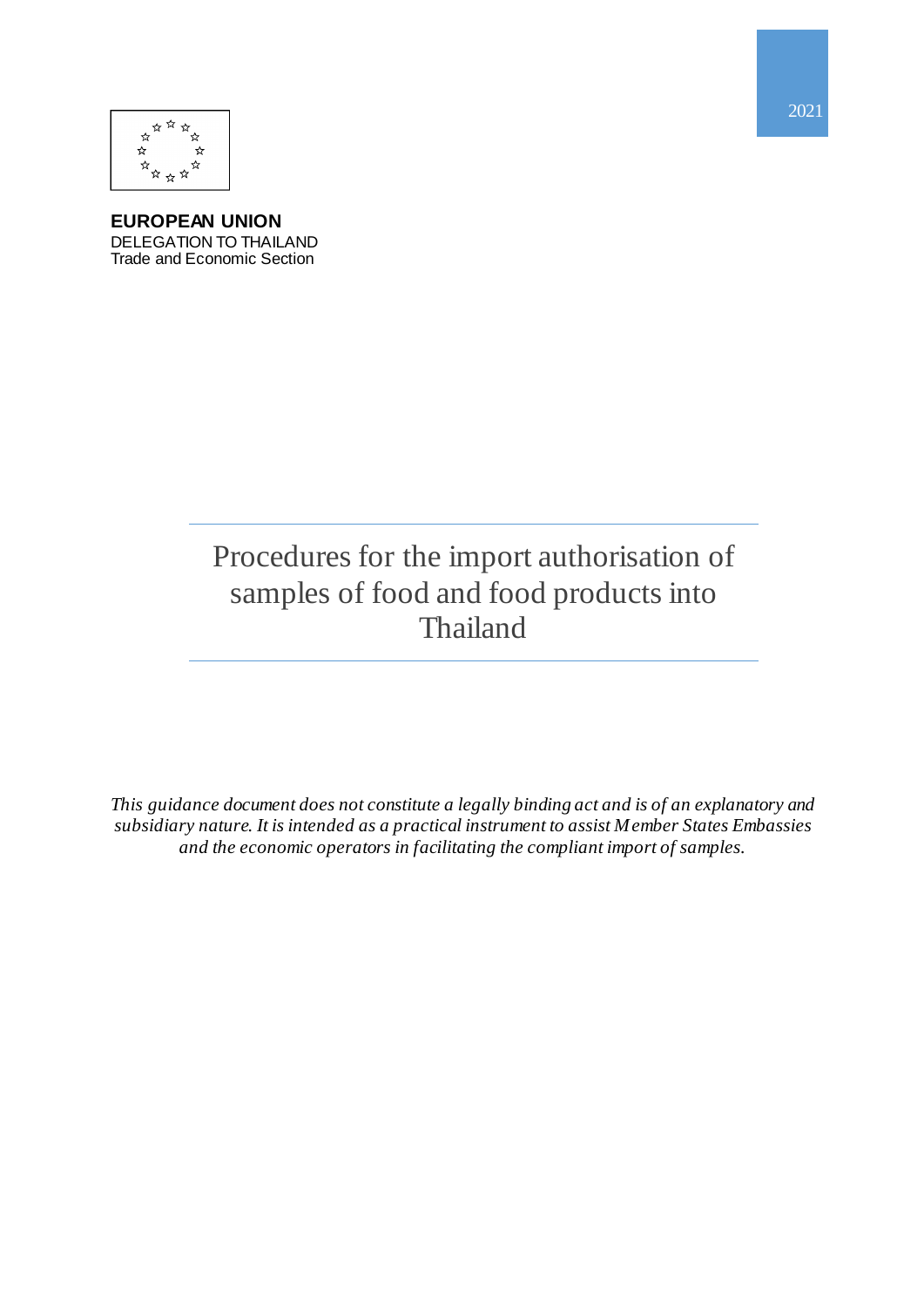1

## **1. Procedures for the import authorisation of samples of food and food products into Thailand for trade fairs and exhibitions**

**Responsible agency:** Import and Export Control Division, Food and Drug Administration (FDA) Tel: +662 590-7364

**Scope of products:** All processed food products<sup>1</sup> which have never been granted an import authorisation or assigned a FDA number (i.e. canned food, biscuit, cheese, butter, milk, bread, beverages in sealed containers, tea, coffee, chocolates, candies, jam and marmalade in sealed containers, ice cream, etc.) (HS16 to 22)

**Prohibited products:** ready-to-eat gelatin and jelly, puffer fish meat and food containing puffer fish meat, genetically modified food containing Cry9C DNA Sequence, food products containing partially hydrogenated oil, food containing Brominated vegetable oil, Salicylic acid, Boric acid, Borax, Potassium chlorate, Coumarin, Dihydrocoulmalin, Potassium bromate, Formaldehyde, Melamine, Dulcin, AF-2, Furyfuramide, as well as expired infant food, supplement food/modified food for infants and children.

|                              |                                                                                                                                                                                                                                                                                   | Description                                                                                                                                                                                                                                                                                                               | est. duration                                          | Fee            |  |
|------------------------------|-----------------------------------------------------------------------------------------------------------------------------------------------------------------------------------------------------------------------------------------------------------------------------------|---------------------------------------------------------------------------------------------------------------------------------------------------------------------------------------------------------------------------------------------------------------------------------------------------------------------------|--------------------------------------------------------|----------------|--|
| <b>Pre-import procedures</b> |                                                                                                                                                                                                                                                                                   |                                                                                                                                                                                                                                                                                                                           |                                                        |                |  |
| 1.                           | A Thai importing company (importer)<br>applies for an access to the FDA application<br>system via www.egov.go.th. The system is<br>used for the on-line application for the import<br>of food and food products into Thailand.                                                    | An importer, as declared in the<br>customs declaration form, bill of<br>ladings or health certificate, must<br>submit an application for the use of<br>the FDA application system in<br>person at the Import and Export<br>Control Division, $5th$ floor, building<br>No. 5, the Food and Drug<br>Administration (FDA)    |                                                        | N <sub>0</sub> |  |
| 2.                           | The importer obtains username and password<br>to access the FDA application system.                                                                                                                                                                                               | Apply via www.egov.go.th                                                                                                                                                                                                                                                                                                  | Within 1 day<br>after<br>submitting an<br>application. |                |  |
| 3.                           | The importer submits an on-line application<br><b>FDA</b><br>the<br>application<br>system<br>via<br>$(http://privus.fda.moph.gov.th/)$ by filling in<br>form Aor 12 (an application for the<br>authorisation for the temporary import of<br>food and food products into Thailand) | One invoice/list of sample products<br>per application (Aor 12 form). With<br>the following supporting<br>documents:<br>A copy of company<br>registration form of the<br>importer.<br>A proxy letter authorizing a<br>person to process the<br>application on behalf of the<br>importer and a copy of his/her<br>ID card. |                                                        |                |  |

**Quantity limit:** no quantity limit but should be in a reasonable amount for a trade fair.

<sup>&</sup>lt;sup>1</sup> Kindly note that some processed animal and animal products (i.e. sausages, Chin ese sausage, sour pork sausages, salami, ham, bacon, smoked animal products, pickled animal products, cured animal products, burgers, honey, honeycomb, royal jelly, salted eggs and preserved eggs) are also under the competence of the Department of Livestock Development (DLD). Please refer to the authorisation process of the samples of animal and animal products into Thailand for trade fairs and exhibitions by the DLD.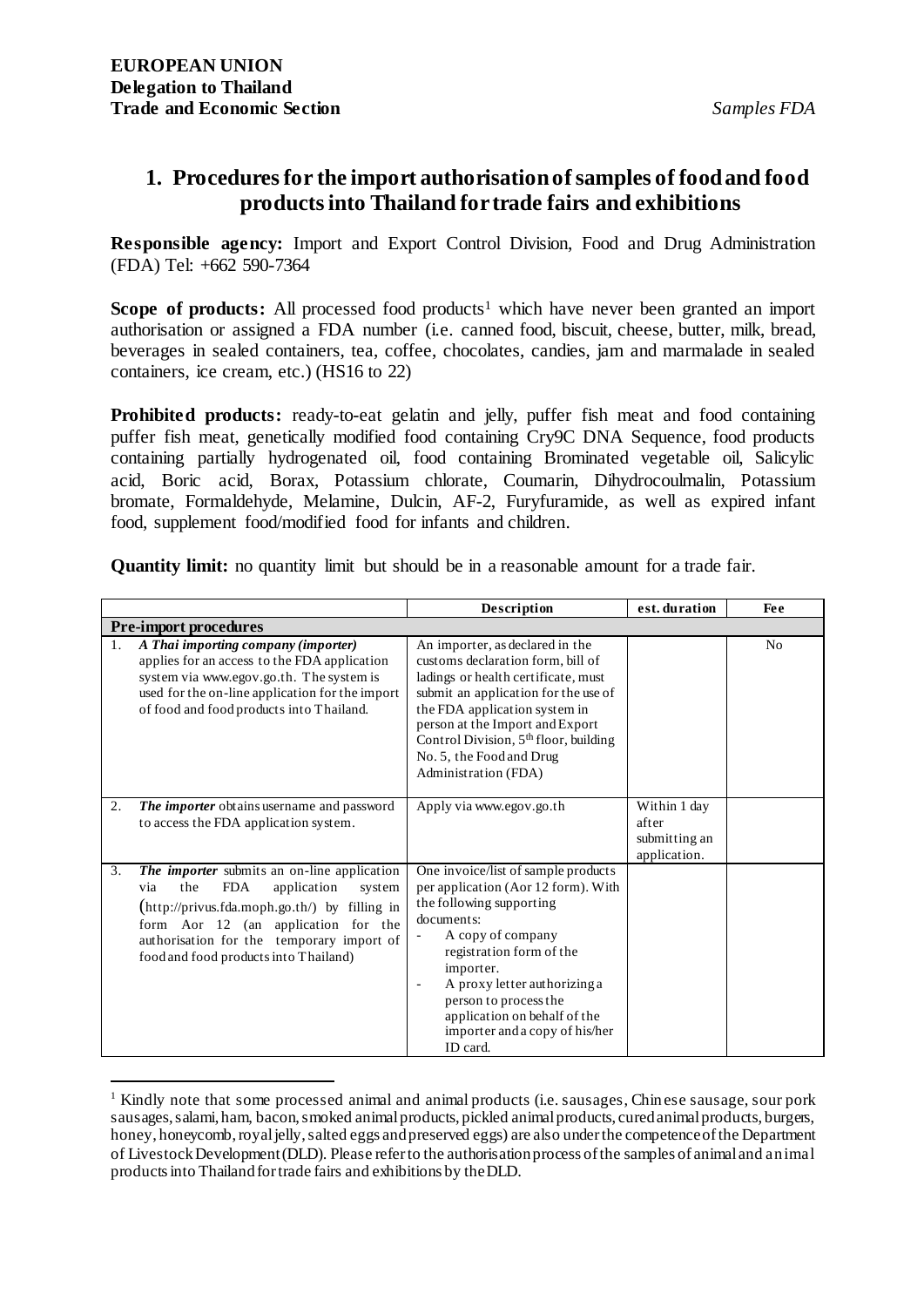## **EUROPEAN UNION Delegation to Thailand Trade and Economic Section** *Samples FDA*

|                             |                                                                                                                                                                               | Description                                                                                                                                                                                                                                                                                                                                                                                                                                                                                                                                                                                                                                                        | est. duration                                                         | Fee                           |  |  |
|-----------------------------|-------------------------------------------------------------------------------------------------------------------------------------------------------------------------------|--------------------------------------------------------------------------------------------------------------------------------------------------------------------------------------------------------------------------------------------------------------------------------------------------------------------------------------------------------------------------------------------------------------------------------------------------------------------------------------------------------------------------------------------------------------------------------------------------------------------------------------------------------------------|-----------------------------------------------------------------------|-------------------------------|--|--|
|                             |                                                                                                                                                                               | A copy of invoice, airway bill/<br>$\overline{a}$<br>bill of lading/Notification to<br>collect international postal<br>items.<br>A letter from the importer<br>requesting the temporary<br>imports of foods as well as<br>certifying the quality and<br>safety of the products (free<br>format).<br>Health Certificate or<br>Certificate of Free Sale issued<br>by a competent authority of the<br>exporting country (in EN<br>only).<br>Information of the trade fairs/<br>exhibitions including the<br>venue of the event.<br>A letter from the organiser of<br>$\overline{a}$<br>the trade fair confirming the<br>participation of the importer in<br>the fair. |                                                                       |                               |  |  |
| 4.                          | The importer pays for the application fee.                                                                                                                                    |                                                                                                                                                                                                                                                                                                                                                                                                                                                                                                                                                                                                                                                                    |                                                                       | <b>THB 500</b><br>(e-payment) |  |  |
| 5.                          | The FDA authorizes the imports and issues<br>import permit (electronically).                                                                                                  |                                                                                                                                                                                                                                                                                                                                                                                                                                                                                                                                                                                                                                                                    | Within 1<br>working days<br>if all the<br>documents are<br>completed. |                               |  |  |
| 6.                          | The Importer pays the import permit fee                                                                                                                                       |                                                                                                                                                                                                                                                                                                                                                                                                                                                                                                                                                                                                                                                                    |                                                                       | THB 2,000<br>(e-payment)      |  |  |
| 7.                          | The importer prints the import permit and the<br>list of authorised products from the FDA<br>application system.                                                              |                                                                                                                                                                                                                                                                                                                                                                                                                                                                                                                                                                                                                                                                    |                                                                       |                               |  |  |
| Procedures on importing day |                                                                                                                                                                               |                                                                                                                                                                                                                                                                                                                                                                                                                                                                                                                                                                                                                                                                    |                                                                       |                               |  |  |
| 8.                          | The Importer presents the sample products<br>together with the import permit, the list of<br>authorised products and other documents for<br>customs clearance to the Customs. | Other documents include bill of<br>lading/airway bill, customs<br>declaration, invoice.                                                                                                                                                                                                                                                                                                                                                                                                                                                                                                                                                                            |                                                                       |                               |  |  |
| 9.                          | The Customs inspect the products and release<br>the products                                                                                                                  | Please see a separate note on the<br>customs clearance procedure.                                                                                                                                                                                                                                                                                                                                                                                                                                                                                                                                                                                                  |                                                                       |                               |  |  |
|                             | After the trade fairs                                                                                                                                                         |                                                                                                                                                                                                                                                                                                                                                                                                                                                                                                                                                                                                                                                                    |                                                                       |                               |  |  |
|                             | 10. The Importer must submit a stock balance<br>report of the imported products to the Import<br>and Export Control Division, FDA                                             | All the leftover products must be<br>either sent back or destroyed after<br>the fair.                                                                                                                                                                                                                                                                                                                                                                                                                                                                                                                                                                              | within 30<br>days after the<br>end of the<br>fair.                    |                               |  |  |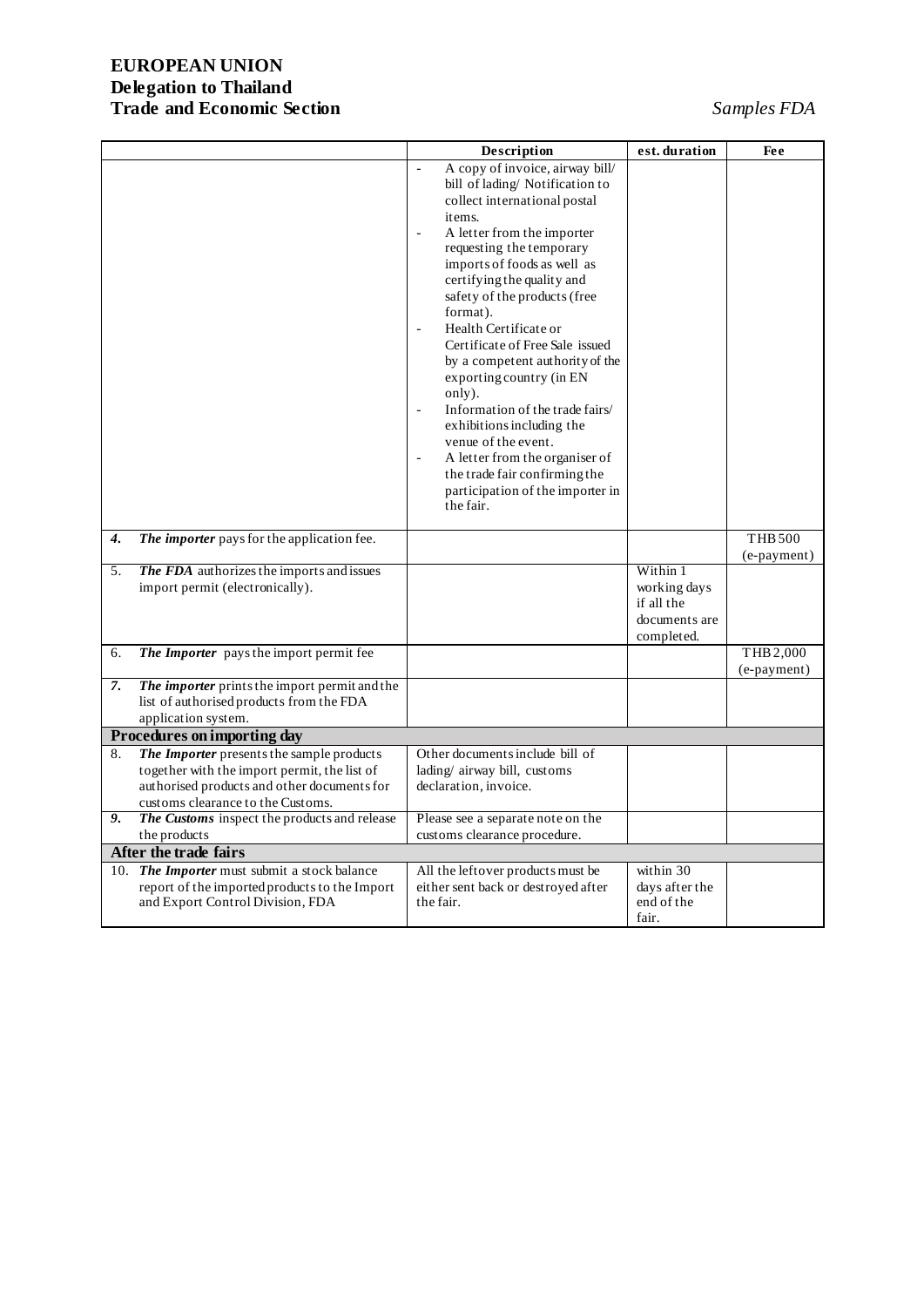## **2. Procedures for the import authorisation of samples of food and food products into Thailand for other purposes**

All kinds of food products samples must be authorised by the FDA before import into Thailand.

However, the FDA applies different schemes for the import of sample products, **depending on the purpose of the import<sup>2</sup>** .

If the import of samples takes place:

- as a product prototype for further production or for laboratory tests: there is no import limit. However, the actual quantity being authorised is under full discretion of FDA officials, based on the statement of import purpose;
- **for further food registration or commercial purposes <sup>3</sup>** , the limit varies from one product to another, for example:

| <b>Products</b>                                          | Limit                    |  |
|----------------------------------------------------------|--------------------------|--|
| Chocolate                                                | 120 g x 12               |  |
| <b>Bread</b>                                             | 500gx4                   |  |
| Milk                                                     |                          |  |
| pasteurized/UHT/sterilized                               | 2501x12                  |  |
| powdered milk<br>٠                                       | 300g x 6                 |  |
| condensed milk                                           | 200g x 12                |  |
| filled milk                                              | 200gx18                  |  |
| Yoghurt                                                  | 100gx12                  |  |
| Honey                                                    | 20 ml x 6                |  |
| Butter                                                   | 300gx6                   |  |
| Cheese                                                   | 300gx6                   |  |
| Chewing gums/confectionaries                             | 500g                     |  |
| Herbal tea                                               | 200gx6                   |  |
| Soy milk                                                 |                          |  |
| in hermetically sealed container                         | 250m1x12                 |  |
| powdered                                                 | 300g x 6                 |  |
| Jam, jelly or marmalade in hermetically sealed container | 250g x 16                |  |
| Royal jelly                                              | 150gx6                   |  |
| Coffee                                                   |                          |  |
| Bean, mixed, decaffeinated                               | $250g\,x2$               |  |
| Ready to drink coffee<br>÷,                              | 250mlx2                  |  |
| Instant coffee                                           | $300g\mathrm{x}6$        |  |
| Infant food                                              | $1-2kg \times 6$         |  |
| Oil and fat                                              | 11x4                     |  |
| Mineral water                                            | Less than $500$ ml $x18$ |  |
|                                                          | 500-999 ml x 10          |  |
|                                                          | $1-21x$ 6                |  |
|                                                          | $3 - 61x4$               |  |
| GMO products                                             | 2kgs                     |  |
| Food flavorings                                          | 500g                     |  |
| Food additives                                           | 100gx5                   |  |
| Fish sauce                                               | 750ml x 4                |  |
| Ready to eat food                                        | 50g x20                  |  |
| Ice cream                                                | 16 units                 |  |

<sup>2</sup> Please note that import of food **for diplomatic use** requires application through formF-I8-1, supported by: (1) a letter issued by the concerned embassy declaring the import purpose, (2) invoice, airway bill/ bill of lading, a notification to collect international postal items (3) a proxy letter issued by the embassy.

1

<sup>&</sup>lt;sup>3</sup> In this case, the application form is Aor. 16 (E-submission)